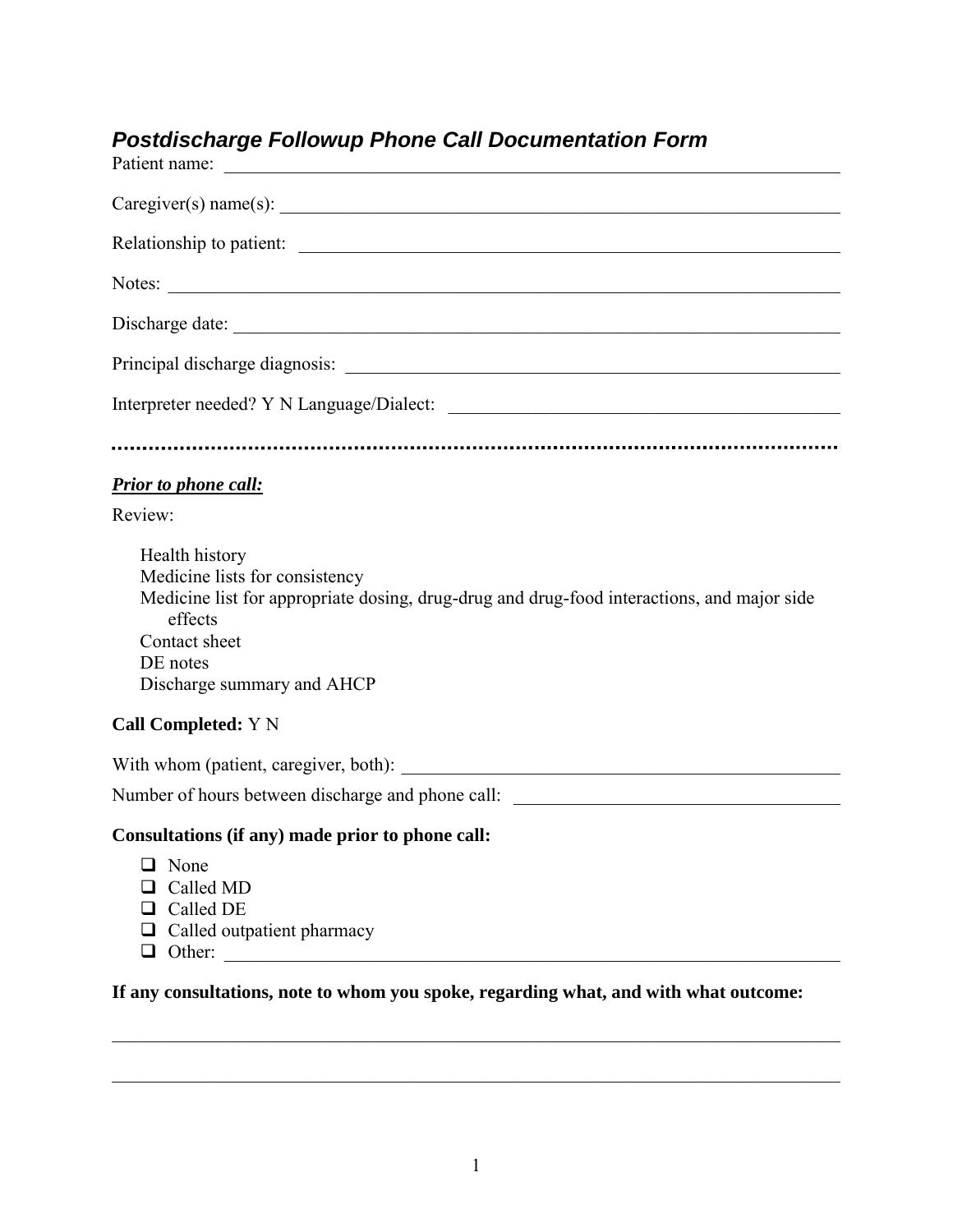# **Phone Call Attempts**

## Patient/Proxy

| Phone Call #1: Date & Time: Reached: Yes/No                                          |                                                                                                                                                                                                                                   |  |
|--------------------------------------------------------------------------------------|-----------------------------------------------------------------------------------------------------------------------------------------------------------------------------------------------------------------------------------|--|
| If No (circle one): ans. machine/no answer/not home/declined/busy/rescheduled/other: |                                                                                                                                                                                                                                   |  |
| Phone Call #2: Date & Time: Reached: Yes/No                                          |                                                                                                                                                                                                                                   |  |
| If No (circle one): ans. machine/no answer/not home/declined/busy/rescheduled/other: |                                                                                                                                                                                                                                   |  |
| Phone Call #3: Date & Time: Reached: Yes/No                                          |                                                                                                                                                                                                                                   |  |
| If No (circle one): ans. machine/no answer/not home/declined/busy/rescheduled/other: |                                                                                                                                                                                                                                   |  |
| Phone Call #4: Date & Time: Reached: Yes/No                                          |                                                                                                                                                                                                                                   |  |
| <b>Alternate Contact 1</b>                                                           |                                                                                                                                                                                                                                   |  |
| Phone Call #1: Date & Time: Reached: Yes/No                                          |                                                                                                                                                                                                                                   |  |
|                                                                                      | If No (circle one): ans. machine/no answer/not home/declined to provide information/busy/other:                                                                                                                                   |  |
| Phone Call #2: Date & Time: Reached: Yes/No                                          |                                                                                                                                                                                                                                   |  |
|                                                                                      | If No (circle one): ans. machine/no answer/not home/declined to provide information/busy/other:                                                                                                                                   |  |
| Phone Call #3: Date & Time: Reached: Yes/No                                          |                                                                                                                                                                                                                                   |  |
|                                                                                      | If No (circle one): ans. machine/no answer/not home/declined to provide information/busy/other:                                                                                                                                   |  |
| Phone Call #4: Date & Time: Reached: Yes/No                                          |                                                                                                                                                                                                                                   |  |
| <b>Alternate Contact 2</b>                                                           |                                                                                                                                                                                                                                   |  |
| Phone Call #1: Date & Time: Reached: Yes/No                                          |                                                                                                                                                                                                                                   |  |
|                                                                                      | If No (circle one): ans. machine/no answer/not home/declined to provide information/busy/other:                                                                                                                                   |  |
|                                                                                      |                                                                                                                                                                                                                                   |  |
| Phone Call #2: Date & Time: Reached: Yes/No                                          |                                                                                                                                                                                                                                   |  |
|                                                                                      | If No (circle one): ans. machine/no answer/not home/declined to provide information/busy/other:                                                                                                                                   |  |
| Phone Call #3: Date & Time: Reached: Yes/No                                          |                                                                                                                                                                                                                                   |  |
| $\sim$ $\sim$ $\sim$ $\sim$ $\sim$ $\sim$ $\sim$                                     | $\mathbf{r}$ , and the contract of the contract of the contract of the contract of the contract of the contract of the contract of the contract of the contract of the contract of the contract of the contract of the contract o |  |

If No (circle one): ans. machine/no answer/not home/declined to provide information/busy/other:

Phone Call #4: Date & Time:\_\_\_\_\_\_\_\_ Reached: Yes/No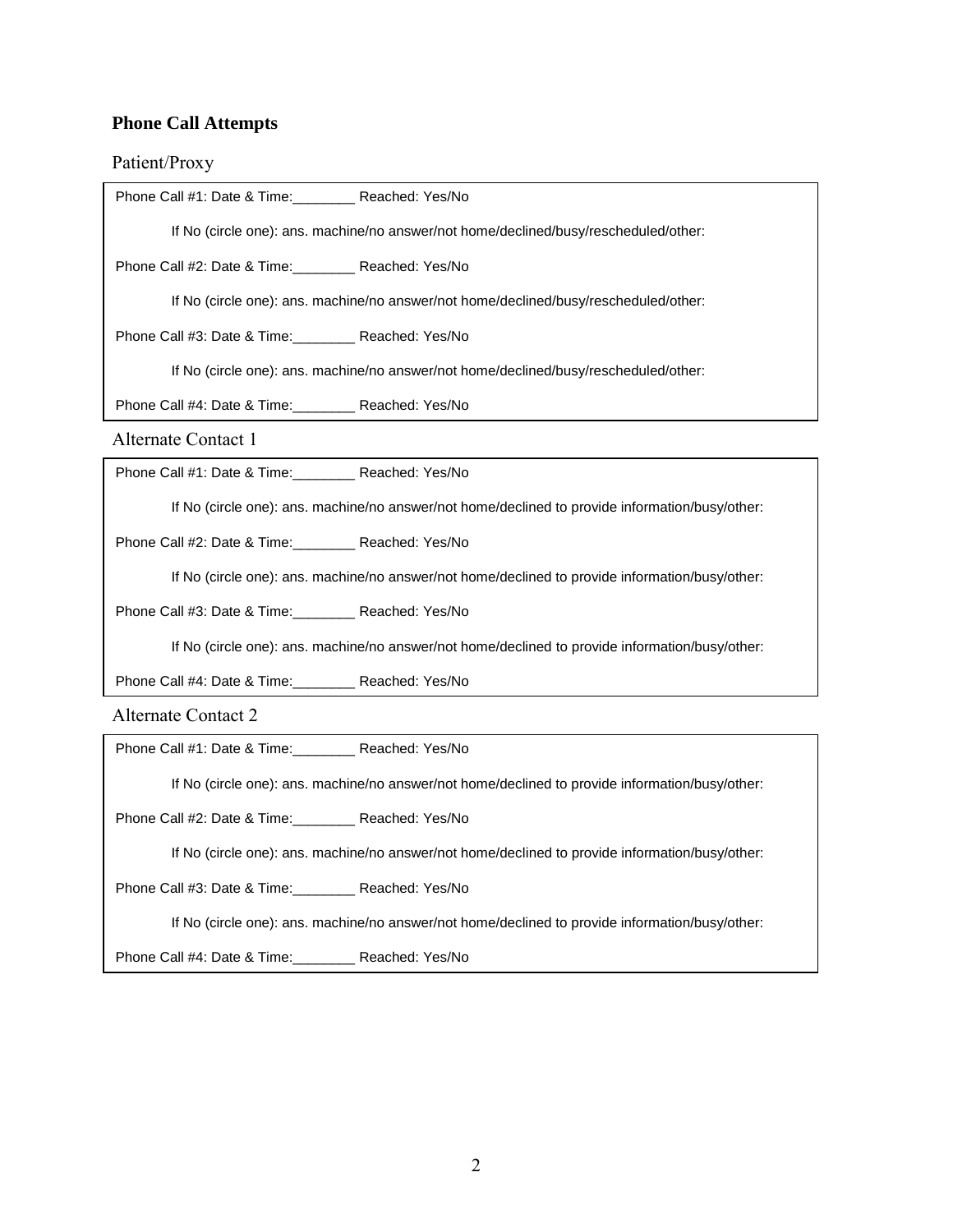## **A. Diagnosis and Health Status**

Ask patient about his or her diagnosis and comorbidities

- $\Box$  Patient confirmed understanding
- $\Box$  Further instruction was needed

#### **If primary condition has worsened:**

What, if any, actions had the patient taken?

- Returned to see his/her clinician (name): \_\_\_\_\_\_\_\_\_\_\_\_\_\_\_\_\_\_\_\_\_\_\_\_\_\_\_\_\_\_\_\_\_\_\_\_
- $\Box$  Called/contacted his/her clinician (name):  $\Box$
- $\Box$  Gone to the ER/urgent care (specify):
- Gone to another hospital/MD (name): \_\_\_\_\_\_\_\_\_\_\_\_\_\_\_\_\_\_\_\_\_\_\_\_\_\_\_\_\_\_\_\_\_\_\_\_\_\_
- $\Box$  Spoken with visiting nurse (name):  $\Box$
- Other: \_\_\_\_\_\_\_\_\_\_\_\_\_\_\_\_\_\_\_\_\_\_\_\_\_\_\_\_\_\_\_\_\_\_\_\_\_\_\_\_\_\_\_\_\_\_\_\_\_\_\_\_\_\_\_\_\_\_\_\_\_\_\_
- What, if any, recommendations, teaching, or interventions did you provide?

#### **If new problem since discharge:**

Had the patient:

- $\Box$  Contacted or seen clinician? (name):
- $\Box$  Gone to the ER/urgent care? (specify): Gone to another hospital/MD? (name): \_\_\_\_\_\_\_\_\_\_\_\_\_\_\_\_\_\_\_\_\_\_\_\_\_\_\_\_\_\_\_\_\_\_\_\_\_
- $\Box$  Spoken with visiting nurse? (name):  $\Box$
- $\Box$  Other?:

Following the conversation about the current state of the patient's medical status:

What recommendations did you make?

- Advised to call clinician (name): \_\_\_\_\_\_\_\_\_\_\_\_\_\_\_\_\_\_\_\_\_\_\_\_\_\_\_\_\_\_\_\_\_\_\_\_\_\_\_\_\_\_
- $\Box$  Advised to go to the ED
- Advised to call DE (name): \_\_\_\_\_\_\_\_\_\_\_\_\_\_\_\_\_\_\_\_\_\_\_\_\_\_\_\_\_\_\_\_\_\_\_\_\_\_\_\_\_\_\_\_\_\_\_
- Advised to call specialist physician (name): \_\_\_\_\_\_\_\_\_\_\_\_\_\_\_\_\_\_\_\_\_\_\_\_\_\_\_\_\_\_\_\_\_\_
- $\Box$  Other:

What followup actions did you take?

- $\Box$  Called clinician and called patient/caregiver back
- $\Box$  Called DE and called patient/caregiver back
- $\Box$  Other: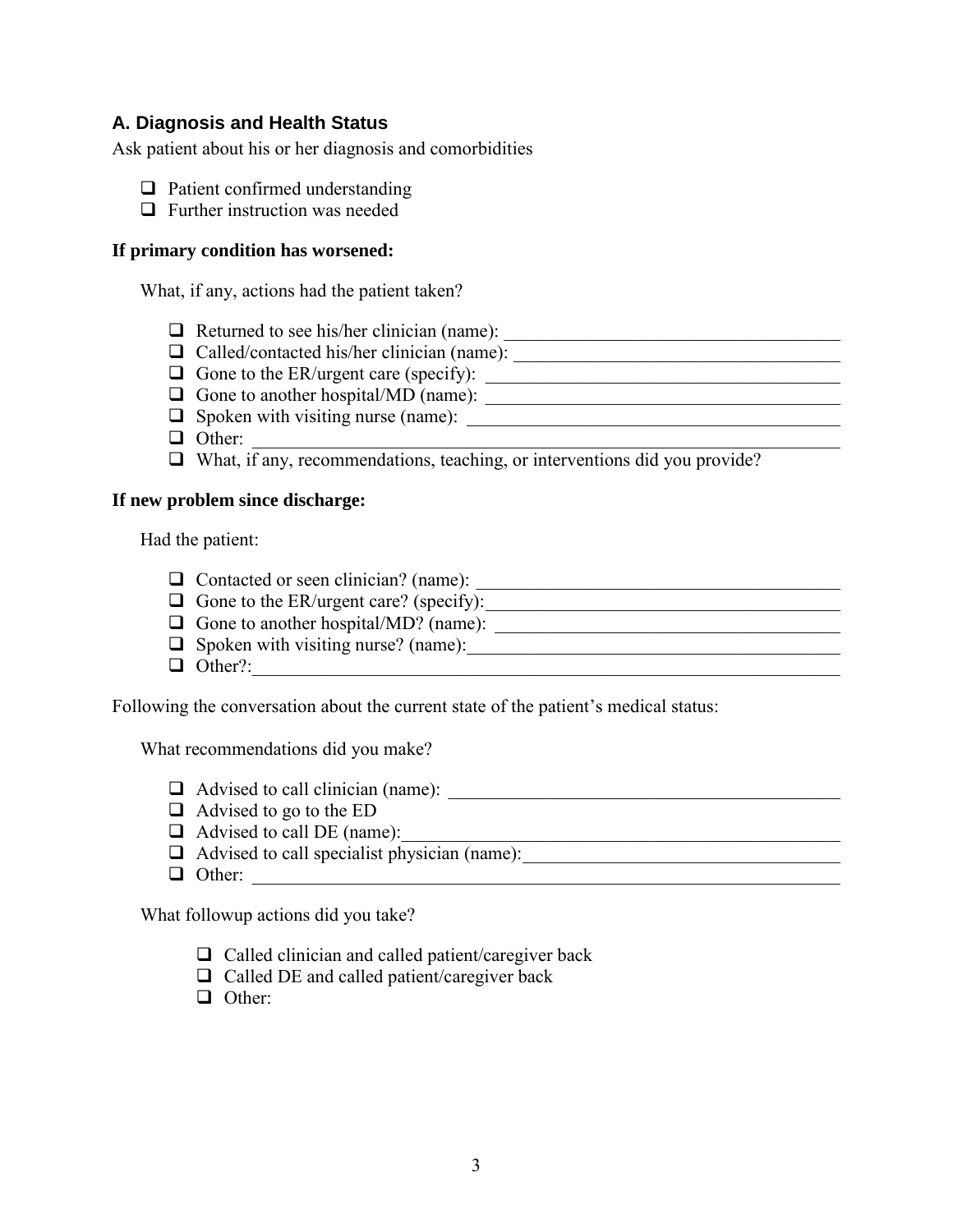#### **B. Medicines**

Document any medicines patient is taking that are **NOT** on AHCP and discharge summary:

\_\_\_\_\_\_\_\_\_\_\_\_\_\_\_\_\_\_\_\_\_\_\_\_\_\_\_\_\_\_\_\_\_\_\_\_\_\_\_\_\_\_\_\_\_\_\_\_\_\_\_\_\_\_\_\_\_\_\_\_\_\_\_\_\_\_\_\_\_\_\_\_\_\_\_

Document **problems** with medicines that are on the AHCP and discharge summary (e.g., has not obtained, is not taking correctly, has concerns, including side effects):

# **Medicine 1: \_\_\_\_\_\_\_\_\_\_\_\_\_\_\_\_\_\_\_\_\_\_\_\_\_\_\_\_\_\_\_\_\_\_\_\_\_\_\_\_\_\_\_\_\_\_\_\_\_\_\_\_\_\_\_\_\_\_\_\_\_\_\_\_**

Problem:

- $\Box$  Intentional nonadherence
- $\Box$  Inadvertent nonadherence
- $\Box$  System/provider error

What recommendation did you make to the patient/caregiver?

- $\Box$  No change needed in discharge plan as it relates to the drug therapy
- $\Box$  Educated patient/caregiver on proper administration, what to do about side effects, etc.
- □ Advised to call PCP
- $\Box$  Advised to go to the ED
- □ Advised to call DE
- $\Box$  Advised to call specialist physician
- $\Box$  Other:

What followup action did you take?

- $\Box$  Called hospital physician and called patient/caregiver back
- $\Box$  Called DE and called patient/caregiver back
- $\Box$  Called outpatient pharmacy and called patient/caregiver back
- $\Box$  Other:

# **Medicine 2**: \_\_\_\_\_\_\_\_\_\_\_\_\_\_\_\_\_\_\_\_\_\_\_\_\_\_\_\_\_\_\_\_\_\_\_\_\_\_\_\_\_\_\_\_\_\_\_\_\_\_\_\_\_\_\_\_\_\_\_\_\_\_\_\_\_

Problem: \_\_\_\_\_\_\_\_\_\_\_\_\_\_\_\_\_\_\_\_\_\_\_\_\_\_\_\_\_\_\_\_\_\_\_\_\_\_\_\_\_\_\_\_\_\_\_\_\_\_\_\_\_\_\_\_\_\_\_\_\_\_\_\_\_\_\_

- $\Box$  Intentional nonadherence
- $\Box$  Inadvertent nonadherence
- $\Box$  System/provider error

What recommendation did you make to the patient/caregiver?

- $\Box$  No change needed in discharge plan as it relates to the drug therapy
- $\Box$  Educated patient/caregiver on proper administration, what to do about side effects, etc.
- □ Advised to call PCP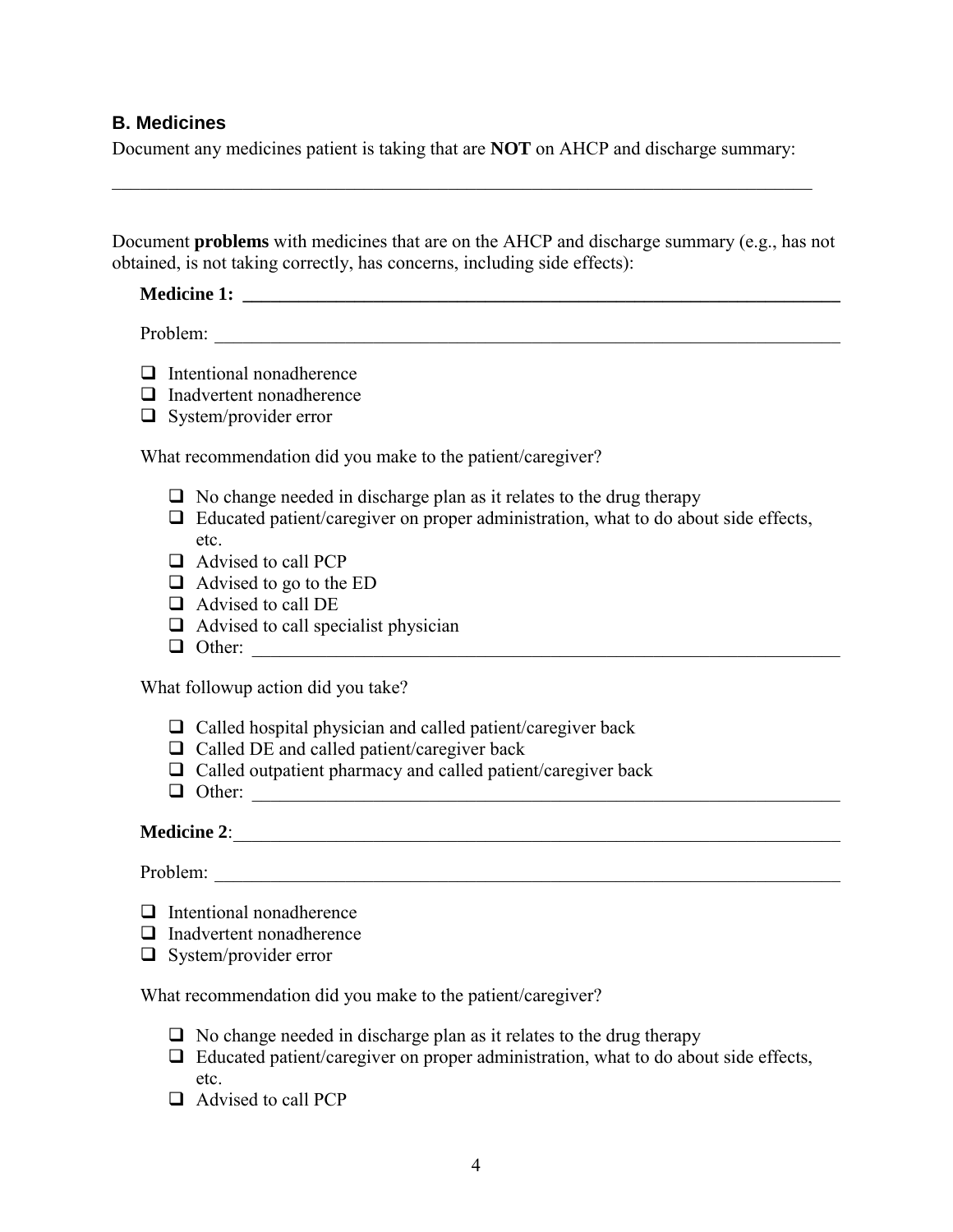- $\Box$  Advised to go to the ED
- □ Advised to call DE
- $\Box$  Advised to call specialist physician
- Other: \_\_\_\_\_\_\_\_\_\_\_\_\_\_\_\_\_\_\_\_\_\_\_\_\_\_\_\_\_\_\_\_\_\_\_\_\_\_\_\_\_\_\_\_\_\_\_\_\_\_\_\_\_\_\_\_\_\_\_\_\_\_\_

What followup action did you take?

- $\Box$  Called hospital physician and called patient/caregiver back
- $\Box$  Called DE and called patient/caregiver back
- $\Box$  Called outpatient pharmacy and called patient/caregiver back
- $\Box$  Other:

### **Medicine 3**: \_\_\_\_\_\_\_\_\_\_\_\_\_\_\_\_\_\_\_\_\_\_\_\_\_\_\_\_\_\_\_\_\_\_\_\_\_\_\_\_\_\_\_\_\_\_\_\_\_\_\_\_\_\_\_\_\_\_\_\_\_\_\_\_\_

Problem:

- $\Box$  Intentional nonadherence
- $\Box$  Inadvertent nonadherence
- $\Box$  System/provider error

What recommendation did you make to the patient/caregiver?

- $\Box$  No change needed in discharge plan as it relates to the drug therapy
- $\Box$  Educated patient/caregiver on proper administration, what to do about side effects, etc.
- □ Advised to call PCP
- $\Box$  Advised to go to the ED
- □ Advised to call DE
- $\Box$  Advised to call specialist physician
- Other: \_\_\_\_\_\_\_\_\_\_\_\_\_\_\_\_\_\_\_\_\_\_\_\_\_\_\_\_\_\_\_\_\_\_\_\_\_\_\_\_\_\_\_\_\_\_\_\_\_\_\_\_\_\_\_\_\_\_\_\_\_\_\_

What followup action did you take?

- $\Box$  Called hospital physician and called patient/caregiver back
- $\Box$  Called DE and called patient/caregiver back
- $\Box$  Called outpatient pharmacy and called patient/caregiver back
- $\Box$  Other: